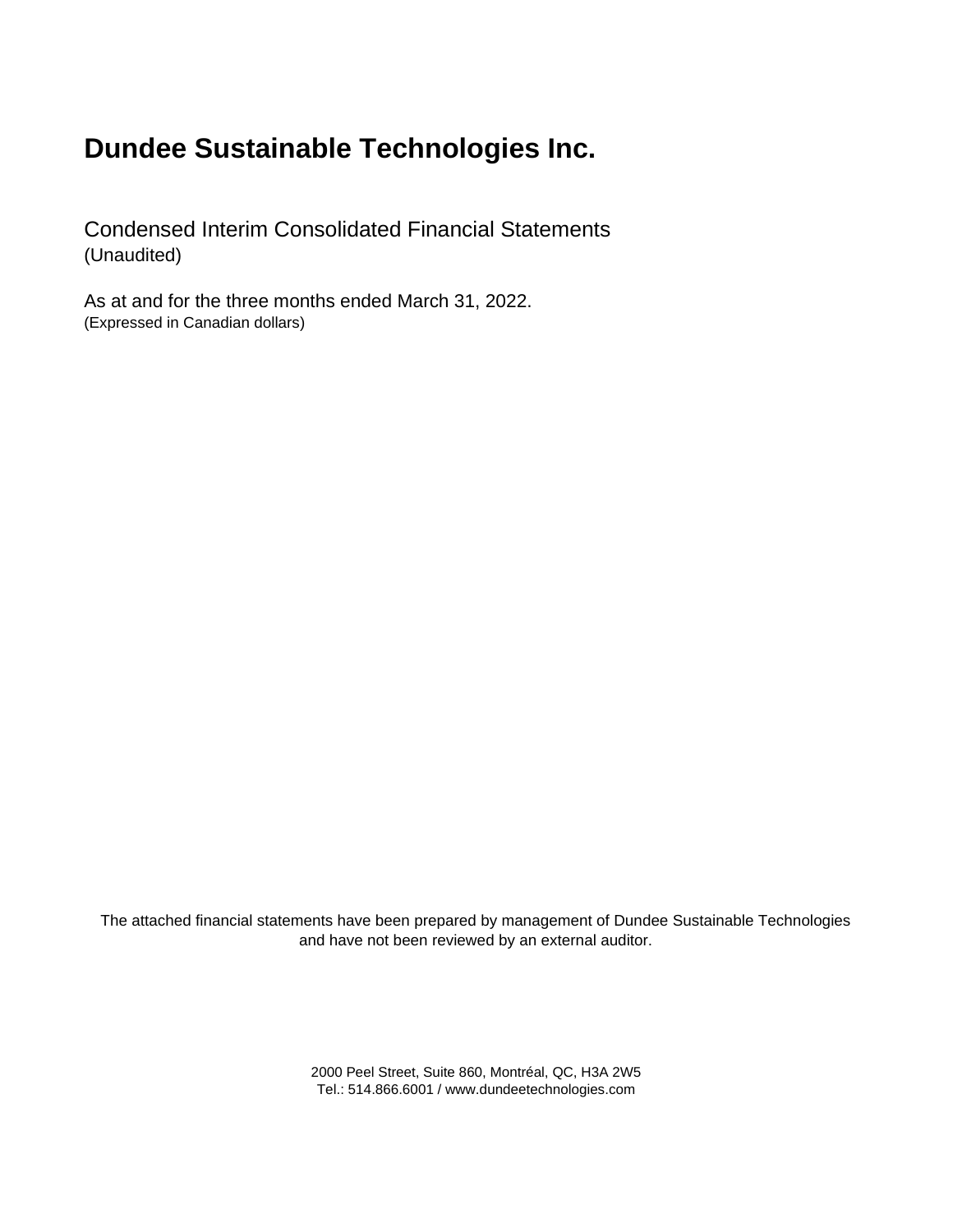Consolidated Statements of Financial Position

(Expressed in Canadian dollars)

|                                          |             | As at<br>March 31, | As at<br>December 31, |
|------------------------------------------|-------------|--------------------|-----------------------|
|                                          | <b>Note</b> | 2022               | 2021                  |
| <b>Assets</b>                            |             | \$                 | \$                    |
| <b>Current assets</b>                    |             |                    |                       |
| Cash and cash equivalents                |             | 897,313            | 457,716               |
| Accounts receivable                      | 4           | 628,557            | 478,768               |
| R&D tax credit receivable                |             | 170,664            | 170,664               |
| Other assets                             |             | 124,910            | 110,230               |
| Prepaid expenses                         |             | 61,782             | 35,212                |
|                                          |             | 1,883,226          | 1,252,590             |
| <b>Non-current assets</b>                |             |                    |                       |
| Property, plant and equipment            | 5           | 802,526            | 839,840               |
| Intangible assets                        | 6           | 2,998,978          | 3,114,324             |
|                                          |             | 3,801,504          | 3,954,164             |
|                                          |             |                    |                       |
| <b>Total assets</b>                      |             | 5,684,730          | 5,206,754             |
| <b>Liabilities and Deficiency</b>        |             |                    |                       |
| <b>Current liabilities</b>               |             |                    |                       |
| Accounts payable and accrued liabilities |             | 1,059,608          | 1,025,562             |
| Sales tax payable                        |             | 17,499             | 21,791                |
| <b>Contract liabilities</b>              |             | 33,074             | 255,326               |
| Current portion of lease liability       | 5           | 129,831            | 121,041               |
| Current portion of long-term debts       | 8           | 56,714             | 56,714                |
| Current portion of convertible debenture | 8           | 100,000            |                       |
|                                          |             | 1,396,726          | 1,480,434             |
| <b>Non-current liabilities</b>           |             |                    |                       |
| Lease liability                          | 5           | 840,354            | 878,764               |
| Long-term debts                          | 8           | 764,665            | 761,425               |
| Promissory note from a related party     | 7           | 1,484,724          | 1,015,640             |
| Loan from a related party                | 7           | 9,322,360          | 9,076,175             |
| Convertible debenture                    | 8           | 4,204,604          | 4,183,847             |
| <b>Total liabilities</b>                 |             | 18,013,433         | 17,396,285            |
|                                          |             |                    |                       |
| <b>Deficiency</b>                        |             |                    |                       |
| Share capital                            | 9           | 68,907,882         | 68,533,937            |
| Contributed surplus                      | 10          | 9,300,272          | 9,039,217             |
| Deficit                                  |             | (90, 536, 857)     | (89, 762, 685)        |
| <b>Total deficiency</b>                  |             | (12, 328, 703)     | (12, 189, 531)        |
| <b>Total liabilities and deficiency</b>  |             | 5,684,730          | 5,206,754             |

### **Going concern** 1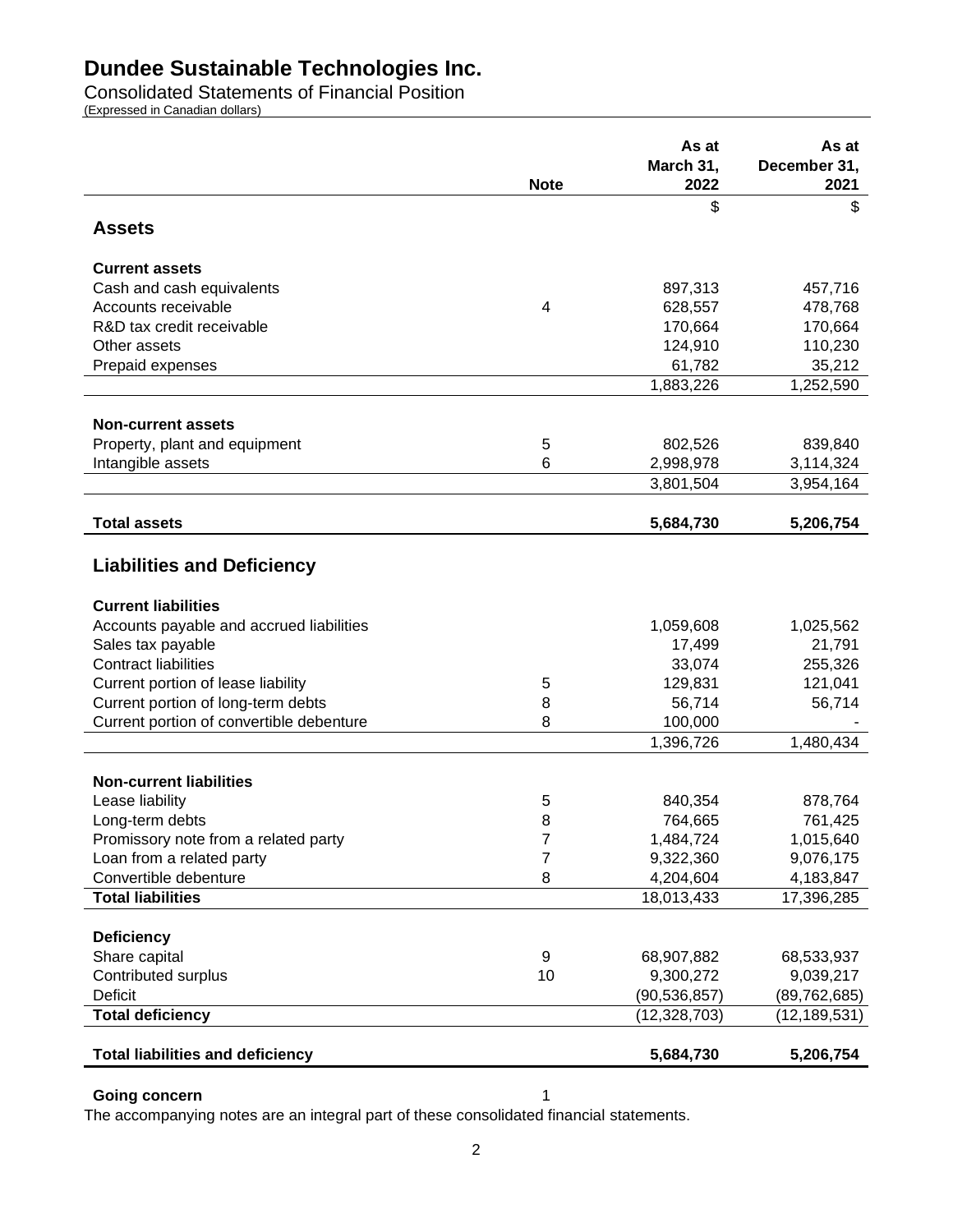Consolidated Statements of Loss and Comprehensive Loss For the three months ended March 31, 2022 and 2021 (Expressed in Canadian dollars, except number of shares)

|                                               | <b>Note</b> | 2022       | 2021        |
|-----------------------------------------------|-------------|------------|-------------|
|                                               |             | \$         | \$          |
| Sale of services                              |             | 1,076,691  | 713,153     |
|                                               |             |            |             |
| <b>Expenses</b>                               |             |            |             |
| Operating expenses related to services        |             | 775,774    | 623,456     |
| Research and development, net of credits      | 12          | 257,413    | 255,173     |
| Professional and consulting fees              |             | 47,579     | 112,742     |
| Administrative                                |             | 82,287     | 63,948      |
| Wages and compensation                        |             | 111,258    | 165,713     |
| Shareholder communication                     |             | 23,405     | 27,430      |
| Depreciation of property, plant and equipment |             | 6,860      | 6.860       |
| Amortization of intangible assets             |             | 115,345    | 115,345     |
| Total expenses                                |             | 1,419,921  | 1,370,667   |
| <b>Operating loss</b>                         |             | (343, 230) | (657, 514)  |
|                                               |             |            |             |
| Other income                                  |             | 2,708      | 4,600       |
| Finance income                                | 7           | 19,557     |             |
| Finance cost                                  | 7,8         | (457, 393) | (388, 408)  |
| Loss on foreign currency exchange             |             | 4,186      | (27, 893)   |
|                                               |             |            |             |
| Net loss and comprehensive loss               |             | (774, 172) | (1,069,215) |
|                                               |             |            |             |
| Basic and diluted net loss per share          |             | (0.01)     | (0.02)      |
| Weighted average number of shares             |             |            |             |
| outstanding - basic and diluted               |             | 64,422,318 | 63,167,997  |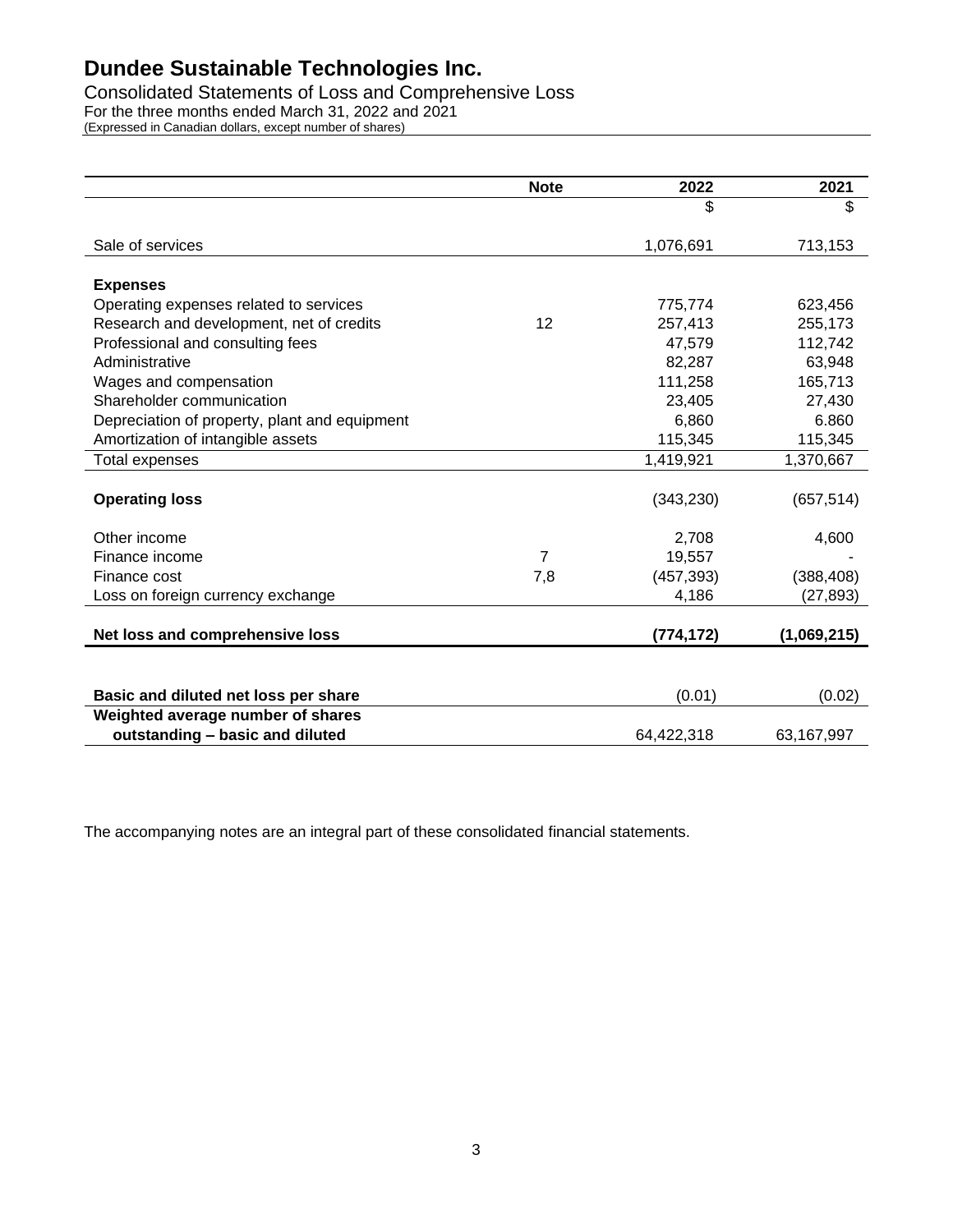Consolidated Statements of Changes in Deficiency For the three months ended March 31, 2022 and 2021 (Expressed in Canadian dollars, except number of shares)

|                                              |             |           | <b>Multiple</b> |            | <b>Subordinate</b> |                            |                | <b>Total</b>   |
|----------------------------------------------|-------------|-----------|-----------------|------------|--------------------|----------------------------|----------------|----------------|
|                                              |             |           | voting shares   |            | voting shares      | <b>Contributed surplus</b> | <b>Deficit</b> | deficiency     |
|                                              | <b>Note</b> | Number    |                 | Number     |                    |                            |                |                |
| Balance - December 31, 2021                  | 9           | 2,500,000 | 3,963,875       | 60,667,997 | 64,570,062         | 9,039,217                  | (89, 762, 685) | (12, 189, 531) |
| <b>Issuance of shares</b>                    | 9           |           | $\,$            | 3,527,777  | 635,000            |                            |                | 635,000        |
| Fair value warrants issuance                 |             |           |                 |            | (261, 055)         | 261,055                    |                |                |
| Net and comprehensive loss for<br>the period |             |           |                 |            |                    | $\,$ – $\,$                | (774, 172)     | (774, 172)     |
| <b>Balance - March 31, 2022</b>              |             | 2,500,000 | 3,963,875       | 64,197,774 | 64,944,007         | 9,300,272                  | (90, 536, 857) | (12, 328, 703) |

|                                              |             |           | <b>Multiple</b><br>voting shares |                          | <b>Subordinate</b><br>voting shares | <b>Contributed surplus</b> | <b>Deficit</b> | <b>Total</b><br>deficiency |
|----------------------------------------------|-------------|-----------|----------------------------------|--------------------------|-------------------------------------|----------------------------|----------------|----------------------------|
|                                              | <b>Note</b> | Number    |                                  | Number                   |                                     |                            |                |                            |
| Balance – December 31, 2020                  | 9           | 2.500.000 | 3,963,875                        | 60,667,997               | 64,570,062                          | 8,577,051                  | (86, 374, 030) | (9,263,042)                |
| Net and comprehensive loss for<br>the period |             |           | $\overline{\phantom{a}}$         | $\overline{\phantom{a}}$ |                                     |                            | (1,069,215)    | (1,069,215)                |
| <b>Balance - March 31, 2021</b>              |             | 2,500,000 | 3,963,875                        | 60,667,997               | 64,570,062                          | 8,577,051                  | (87, 443, 245) | (10, 332, 257)             |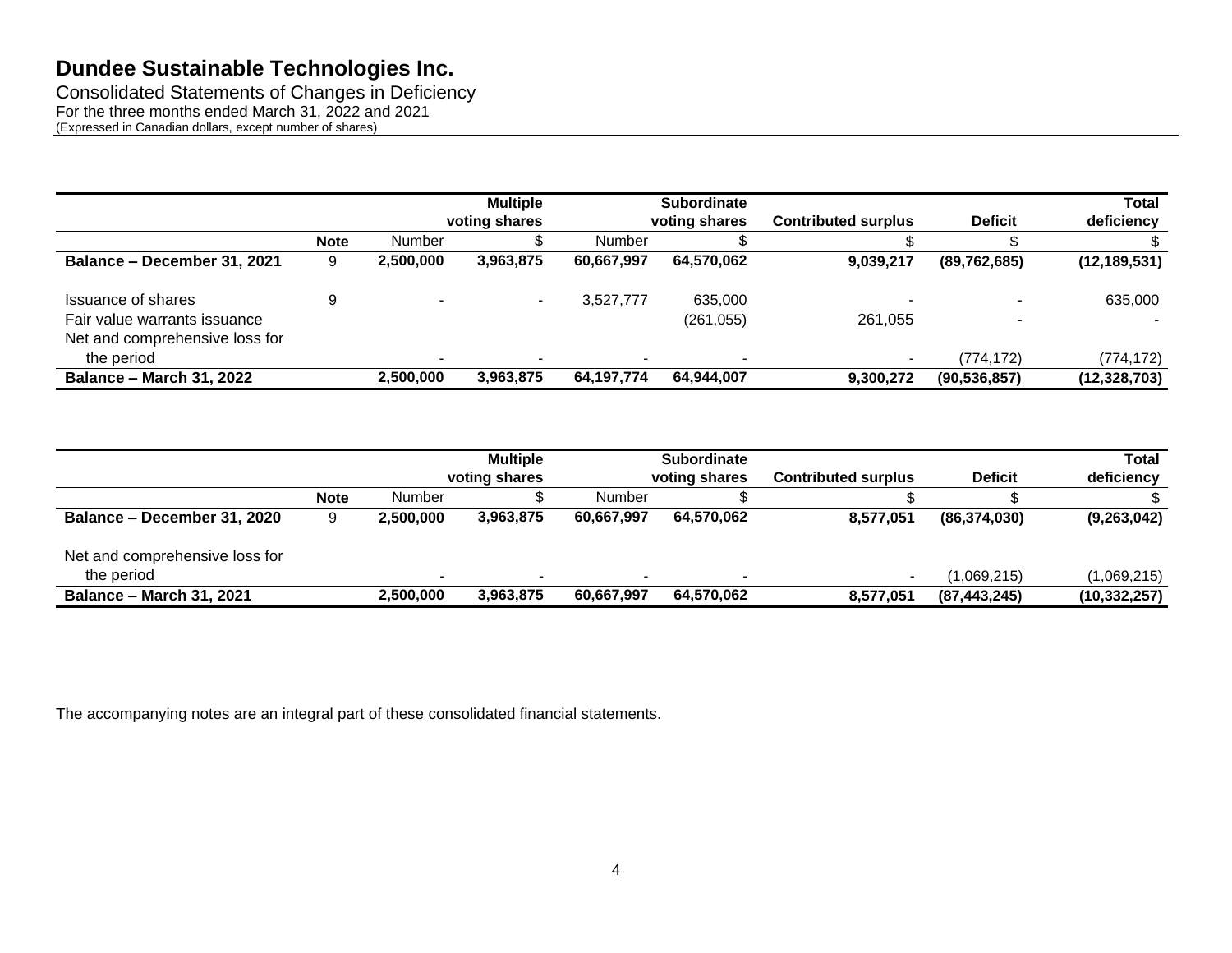Consolidated Statements of Cash Flows

For the three months period ended March 31, 2022 and 2021

(Expressed in Canadian dollars)

|                                                                    | <b>Note</b> | 2022       | 2021        |
|--------------------------------------------------------------------|-------------|------------|-------------|
|                                                                    |             | \$         | \$          |
| <b>Operating activities</b>                                        |             |            |             |
| Net loss for the period                                            |             | (774, 172) | (1,069,215) |
| Adjusted for:                                                      |             |            |             |
| Depreciation of property, plant and equipment                      | 5           | 6,860      | 6,860       |
| Depreciation of property, plant and equipment included in research |             |            |             |
| and development                                                    | 5           | 30,454     | 30,454      |
| Amortization of intangible assets                                  | 6           | 115,345    | 115,345     |
| Debt discounts                                                     | 7           | (19, 557)  |             |
| Amortization of debt discounts                                     | 7,8         | 119,039    | 92,350      |
| Finance cost accrued                                               | 7,8         | 303,962    | 257,802     |
|                                                                    |             | (218,068)  | (566, 404)  |
| Changes in non-cash operating working capital items:               |             |            |             |
| Accounts receivable                                                |             | (148, 789) | 116,048     |
| Sales tax receivable/payable                                       |             | (4,292)    | 48,091      |
| Other assets                                                       |             | (14,680)   | 7,906       |
| Prepaid expenses                                                   |             | (26, 570)  | (31, 735)   |
| Accounts payable and accrued liabilities                           |             | 34,046     | 64,865      |
| <b>Contract liabilities</b>                                        |             | (222, 252) | 1,010,014   |
|                                                                    |             | (383, 537) | 1,215,189   |
| Net cash (used) generated in operating activities                  |             | (601, 605) | 648,785     |
|                                                                    |             |            |             |
| <b>Financing activities</b>                                        |             |            |             |
| Principal elements of lease payments                               | 5           | (29, 620)  | (25,662)    |
| Long-term debts payment                                            | 8           | (14, 178)  | (14, 178)   |
| Issuance of shares                                                 |             | 635,000    |             |
| Promissory note from a related party                               |             | 450,000    |             |
| Net cash provided by (used in) financing activities                |             | 1,041,202  | (39, 840)   |
|                                                                    |             |            |             |
| Net change in cash and cash equivalents during the period          |             | 439,597    | 608,945     |
| Cash and cash equivalents - beginning of period                    |             | 457,716    | 926,734     |
| Cash and cash equivalents - end of period                          |             | 897,313    | 1,535,679   |

### **Supplemental information** 13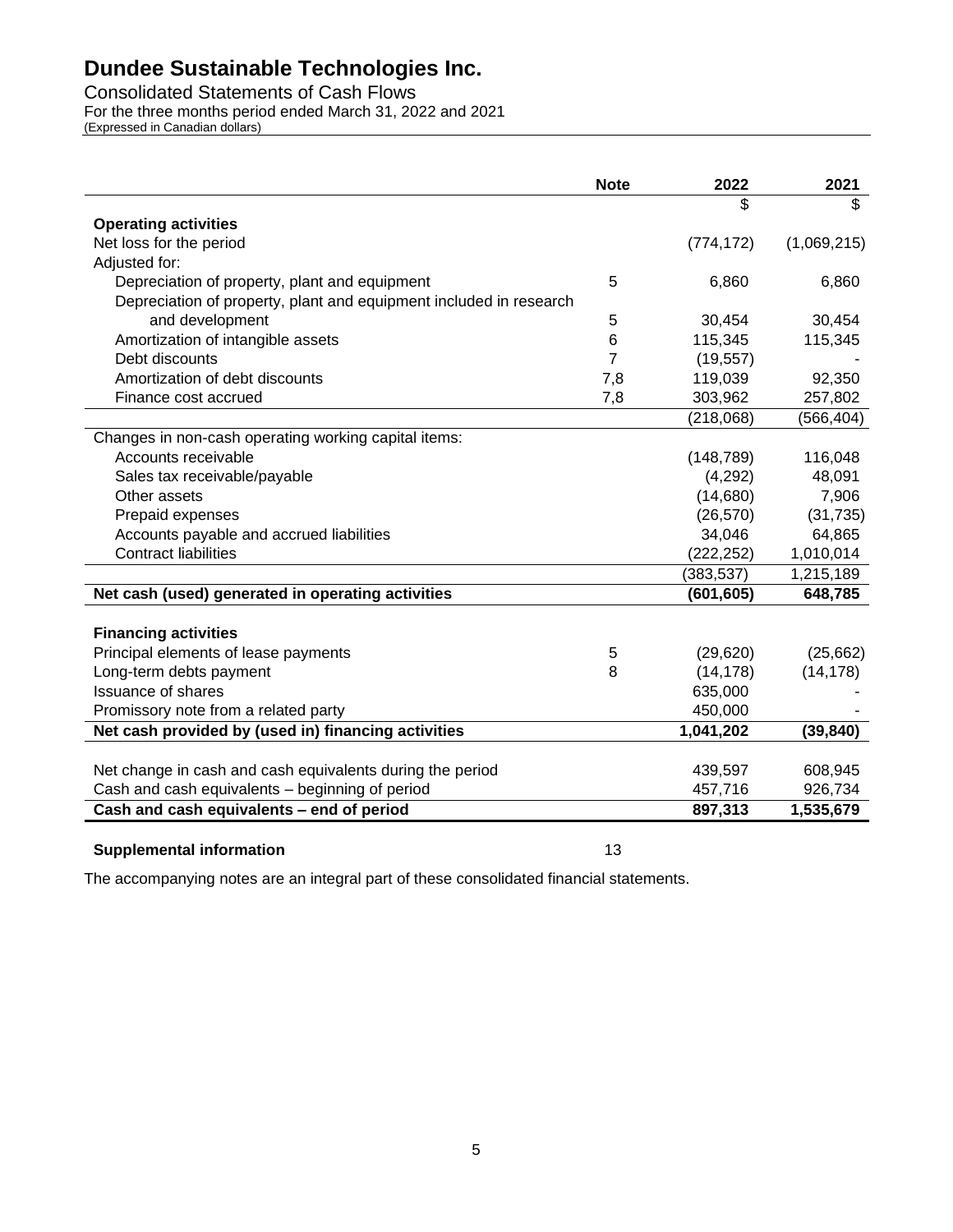### **1. NATURE OF OPERATIONS AND GOING CONCERN**

Dundee Sustainable Technologies Inc. ("DST" or the "Corporation") was incorporated under the *Canada Business Corporations Act* on July 22, 1997. The Corporation's head office is located at 2000 Peel Street, Suite 860, Montréal, Quebec, Canada, H3A 2W5.

The Corporation is commercializing two primary metallurgical processes for the treatment of complex and refractory material from mining operations. DST's processes are applied for the extraction of precious metals and for the removal and stabilization of contaminants, such as arsenic, antimony, and cadmium from ores and concentrates. The Corporation provides environmentally friendly, viable and efficient processes capable of handling ores which may not be processed with conventional approaches due to metallurgical issues or environmental considerations. The precious metal recovery process now called the CLEVR Process<sup>TM</sup> uses sodium hypochlorite with a catalytic amount of sodium hypobromite in acidic conditions to put the gold into solution. The efficiency of the process, coupled with its closed-loop operating conditions, plant size and construction material allow for competitive operating and capital costs. When dealing with arsenic-bearing ores often associated with copper, gold, silver or polymetallic deposits, the Corporation has developed new processes to remove and incorporate arsenic into a highly stable glass matrix. The Corporation refers to this technology as the GlassLock Process™. The costs of sequestrating the arsenic using DST's GlassLock Process™ are lower than those of conventional approaches, such as the formation of scorodite, and produces a stable, insoluble glass residue meeting environmental requirements.

While these technologies are currently being commercialized, they are subject to all the risks inherent in their ongoing development and adoption. They may require significant additional development, testing and investment prior to any final acceptance by the market. There can be no assurance that such technologies will be successfully developed, or that output from any use of the Corporation's technologies could be produced at a commercial level at a reasonable cost or be successfully marketed. To date, the Corporation has not earned significant revenues from its patented technologies. However, the Corporation is in advanced discussions with several gold companies about including the CLEVR Process™ as part of new projects, as well as the GlassLock ProcessTM. At March 31, 2022, Dundee Corporation ("Dundee") was the principal and majority shareholder of the Corporation.

For the three months ended March 31, 2022, the Corporation incurred a loss of \$774,172 (\$1,069,215 for the three months ended March 31, 2021) and has a working capital of \$486,500 (2021 – a negative working capital of \$227,844). Deficit as at March 31, 2022 amounted to \$90,536,857 (2021 – \$89,762,685) and cash flows used in operating activities for the three months ended March 31, 2022 amounted to \$601,605 (cash generated by operating activities of \$648,785 for the three months ended March 31, 2021).

Management estimates that the Corporation will not have sufficient funds to meet its obligations and budgeted expenditures through to March 31, 2023. The Corporation will therefore periodically have to raise additional funds to continue operations. The Corporation is pursuing financing alternatives to fund its operations and to continue its activities as a going concern. Although there is no assurance that the Corporation will be successful in these actions, management believes that the Corporation will be able to secure the necessary financing through the issuance of debt or new equity in public or privately negotiated equity offerings. While it has been successful in doing so in the past, there can be no assurance that it will be able to do so in the future.

Although these condensed interim consolidated financial statements have been prepared using International Financial Reporting Standards ("IFRS") applicable to a going concern, the above-noted facts and circumstances cast significant doubt on the Corporation's ability to continue as a going concern.

These condensed interim consolidated financial statements do not reflect the adjustments to the carrying values of assets and liabilities, to the reported expenses and to the financial position classifications that would be necessary if the going concern assumption was inappropriate. These adjustments could be material.

On May 9, 2022, these condensed interim consolidated financial statements were approved by the Board of **Directors**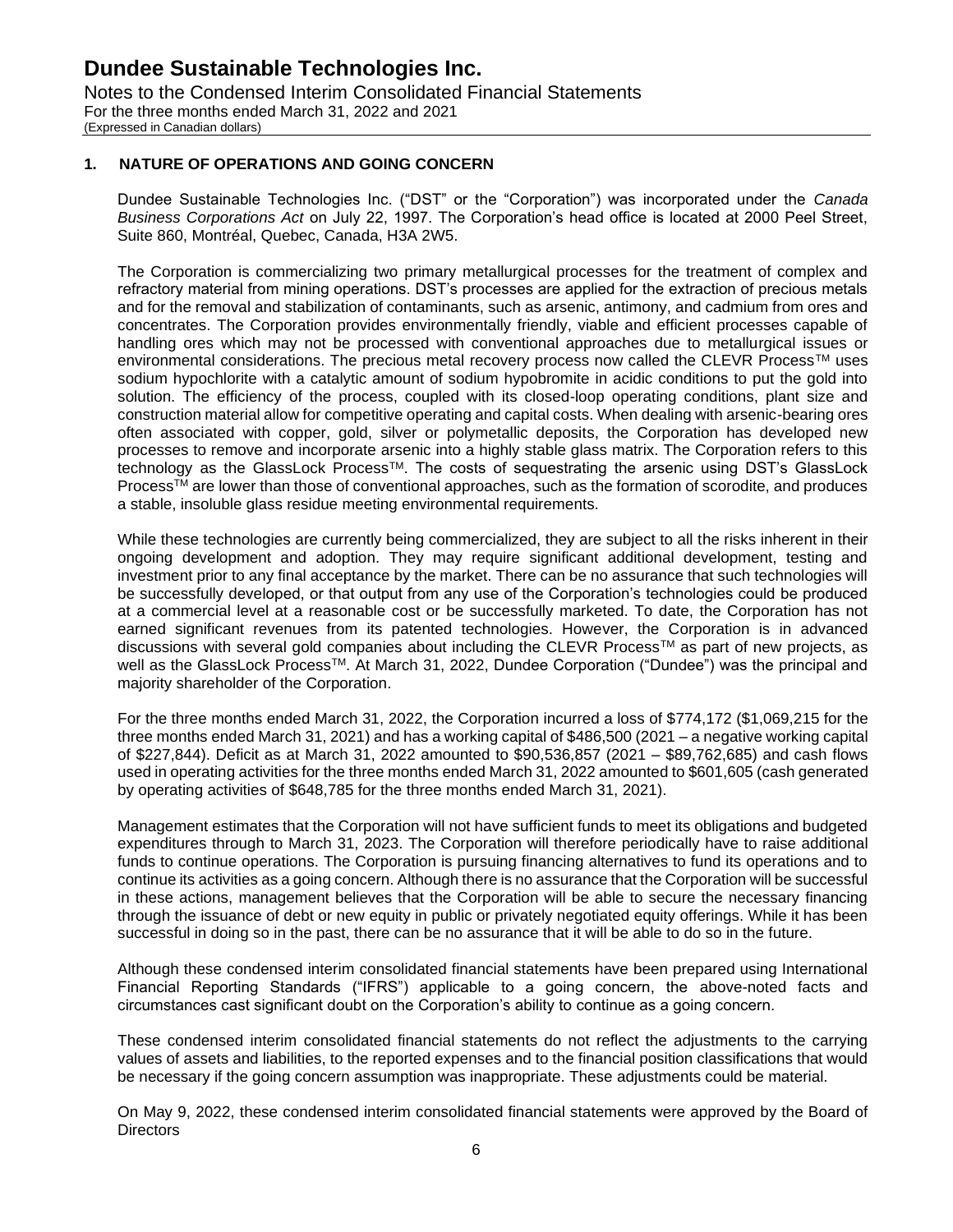### **2. SUMMARY OF SIGNIFICANT ACCOUNTING POLICIES**

The significant accounting policies used in the preparation of these condensed interim consolidated financial statements are described below.

#### **Basis of preparation**

These condensed interim consolidated financial statements have been prepared in accordance with IFRS as issued by the International Accounting Standards Board ("IASB"), as applicable to the preparation of interim financial statements, including International Accounting Standard ("IAS") 34, "Interim Financial Reporting". These condensed interim consolidated financial statements should be read in conjunction with the Corporation's audited consolidated financial statements as at and for the year ended December 31, 2021 which were prepared in accordance with IFRS as issued by the IASB.

The condensed interim consolidated financial statements follow the same accounting principles and methods of application as those disclosed in Note 2 to the audited consolidated financial statements as at and for the year ended December 31, 2021.

### **3. CRITICAL ACCOUNTING JUDGMENTS, ESTIMATES AND ASSUMPTIONS**

The preparation of the condensed interim consolidated financial statements for the three months ended March 31, 2022 are made in accordance with IFRS requires the Corporation to make judgments in applying its accounting policies and estimates and assumptions about the future. These judgments, estimates and assumptions affect the Corporation's reported amounts of assets, liabilities, and items in net earnings or loss, and the related disclosure of contingent assets and liabilities, if any. The Corporation evaluates its estimates on an ongoing basis.

Such estimates are based on various assumptions that the Corporation believes are reasonable under the circumstances, and these estimates form the basis for making judgments about the carrying value of assets and liabilities and the reported amount of items in net earnings or loss that are not readily apparent from other sources. Actual results may differ from these estimates under different assumptions or conditions. There have been no significant changes in accounting judgments, estimates and assumptions made by the Corporation in the preparation of these condensed interim consolidated financial statements from those judgments, estimates and assumptions disclosed in note 3 to the audited consolidated financial statements as at and for the year ended December 31, 2021.

### **4. ACCOUNTS RECEIVABLE**

Technical services receivable are generated from customers to evaluate processing alternatives using the Corporation's processing facility.

|                           | As at     | As at        |
|---------------------------|-----------|--------------|
|                           | March 31, | December 31, |
|                           | 2022      | 2021         |
|                           |           | ъ            |
| <b>Technical services</b> | 628,557   | 478,768      |
|                           | 628,557   | 478,768      |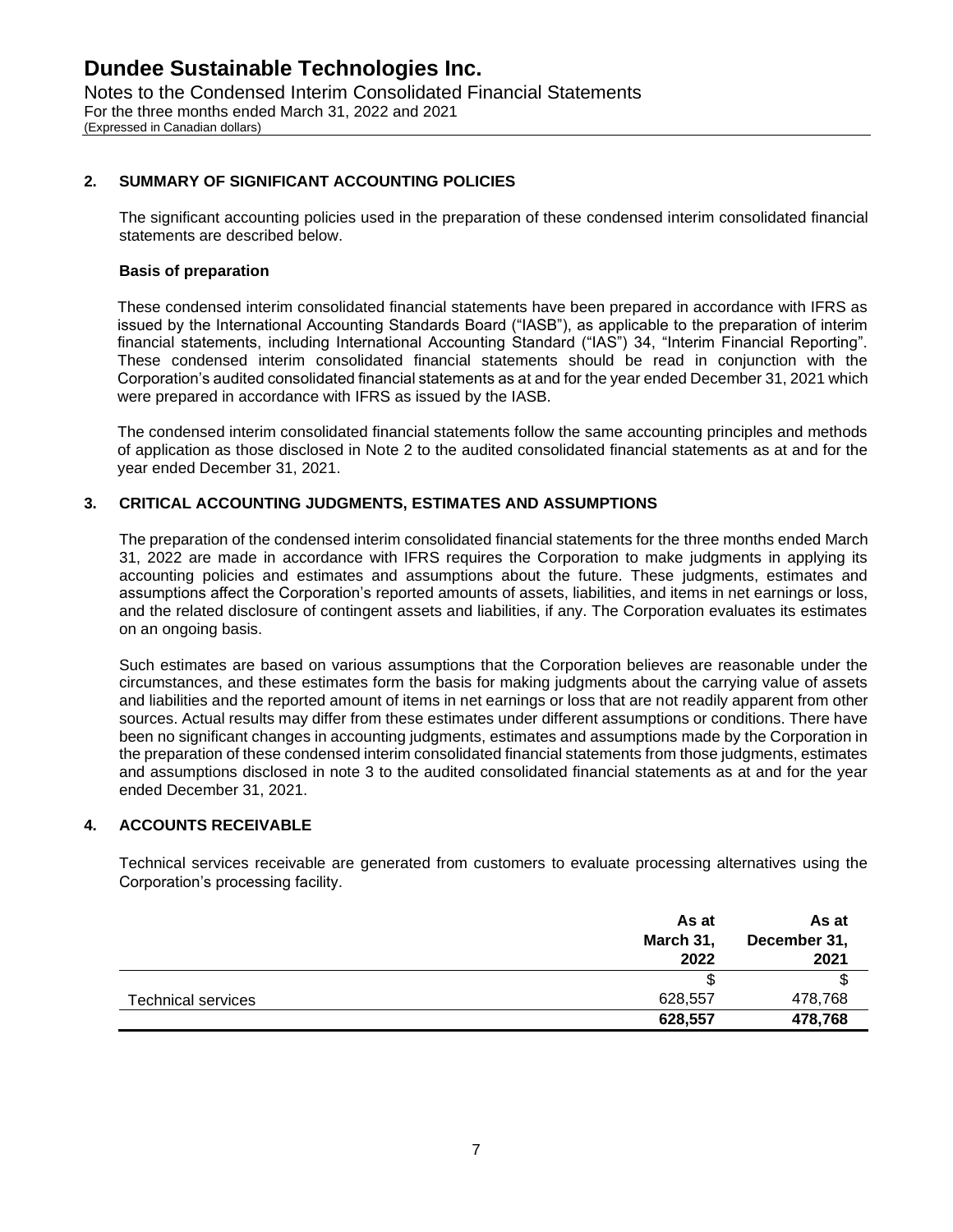Notes to the Condensed Interim Consolidated Financial Statements For the three months ended March 31, 2022 and 2021 (Expressed in Canadian dollars)

### **5. PROPERTY, PLANT AND EQUIPMENT**

|                                         | <b>Vehicles</b> | <b>Right of use</b> |           |
|-----------------------------------------|-----------------|---------------------|-----------|
|                                         | and equipment   | asset               | Total     |
| <b>Gross carrying amount</b>            | \$              | S                   | \$        |
| Balance - January 1, 2022               | 47,000          | 1,296,521           | 1,343,521 |
| Balance - March 31, 2022                | 47,000          | 1,296,521           | 1,343,521 |
|                                         |                 |                     |           |
| <b>Accumulated depreciation</b>         |                 |                     |           |
| Balance - January 1, 2022               | 47,000          | 456,681             | 503,681   |
| Depreciation                            |                 | 37.314              | 37,314    |
| Balance - March 31, 2022                | 47,000          | 493,995             | 540,995   |
| Net carrying amount - March 31, 2022    |                 | 802,526             | 802,526   |
| Net carrying amount - December 31, 2021 |                 | 839,840             | 839,840   |

### **Leases**

The Corporation recognized a ROU asset and its related lease liability in connection with the head office lease and the demonstration plant facilities. The ROU asset is depreciated on a straight-line basis over the term of the lease, which is expected to mature in September 2023 and July 2028, respectively. As is common for such leases, the Corporation pays to the landlord its share of common costs that are expensed as incurred.

|                                     | Three months ended |           |  |
|-------------------------------------|--------------------|-----------|--|
| Lease liability                     |                    | March 31  |  |
|                                     | 2022               | 2021      |  |
|                                     |                    | £.        |  |
| Balance – beginning of the year     | 999,805            | 1,108,605 |  |
| Principal portion of lease payments | (29, 620)          | (25, 662) |  |
| Balance - end of the year           | 970,185            | 1,082,943 |  |
| <b>Current lease liability</b>      | 129,831            | 112,759   |  |
| Non-current lease liability         | 840,354            | 970,184   |  |

The consolidated statement of loss and comprehensive loss shows the following amounts relating to leases for the three months ended March 31, 2022:

|                                                             | Three months period ended |          |  |
|-------------------------------------------------------------|---------------------------|----------|--|
|                                                             |                           | March 31 |  |
|                                                             | 2022                      | 2021     |  |
|                                                             |                           |          |  |
| Depreciation ROU asset                                      | 6,860                     | 6,860    |  |
| Depreciation ROU asset included in research and development | 30.454                    | 30.454   |  |
| Interest expense included in finance cost                   | 28.957                    | 32,178   |  |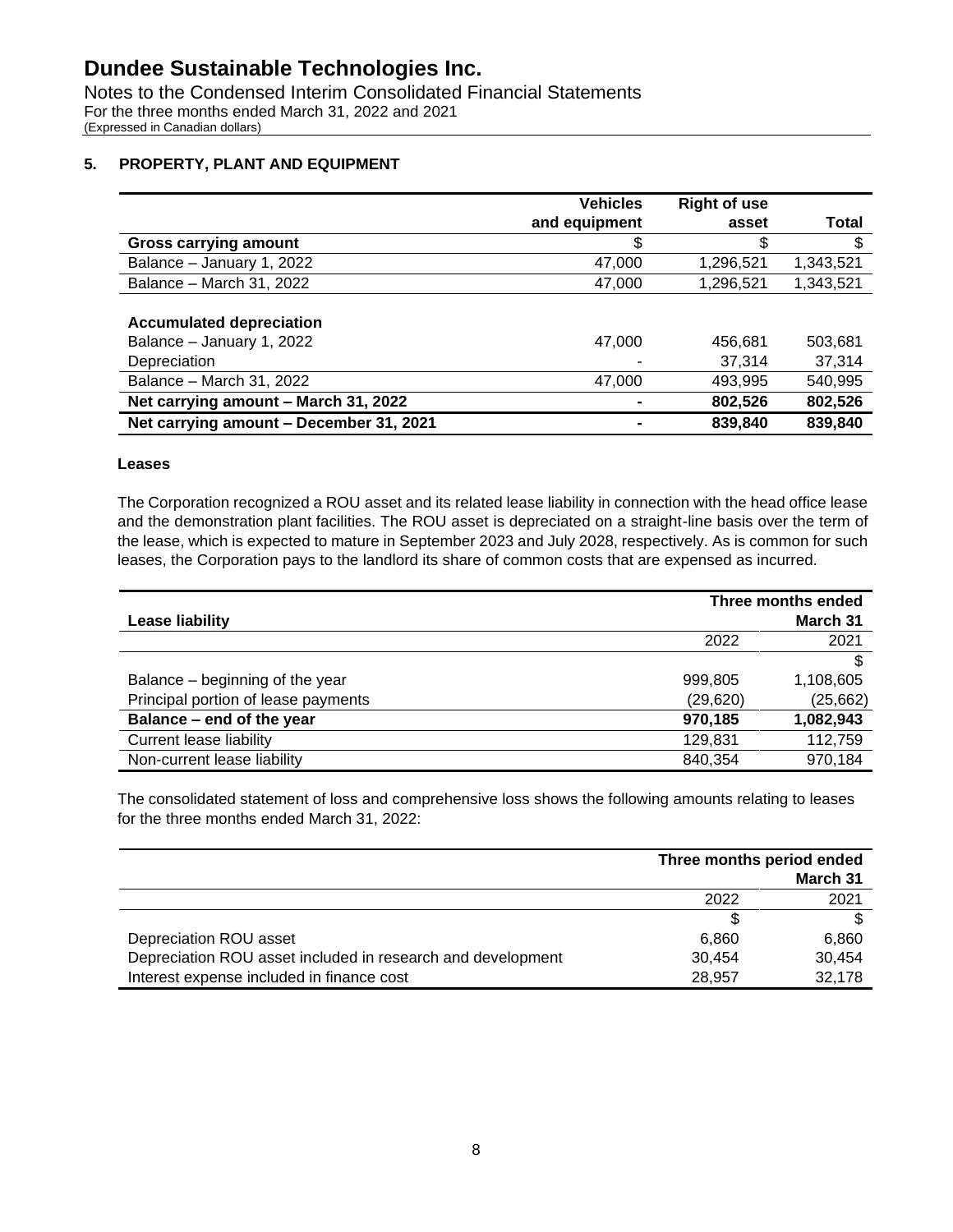Notes to the Condensed Interim Consolidated Financial Statements For the three months ended March 31, 2022 and 2021 (Expressed in Canadian dollars)

### **6. INTANGIBLE ASSETS**

|                                      | Three months ended |             |  |
|--------------------------------------|--------------------|-------------|--|
| Intangible assets                    |                    | March 31    |  |
| <b>Gross carrying amount</b>         | 2022               | 2021        |  |
| Balance - January 1 and December 31: | \$                 | \$          |  |
| Intellectual properties              | 605,000            | 605,000     |  |
| Patent application fees              | 129,474            | 129,474     |  |
| Development cost                     | 5,809,233          | 5,809,233   |  |
| Less: SR&ED tax credit               | (1,929,894)        | (1,929,894) |  |
|                                      | 4,613,813          | 4,613,813   |  |
| <b>Accumulated amortization</b>      |                    |             |  |
| Balance - January 1                  | 1,499,489          | 1,038,108   |  |
| Amortization                         | 115,346            | 115,345     |  |
| Balance - March 31                   | 1,614,835          | 1,153,453   |  |
| Net carrying amount - March 31       | 2,998,978          | 3,460,360   |  |

### **7. PROMISSORY NOTES AND LOANS FROM A RELATED PARTY**

### **7.1 Promissory notes**

On September 16, 2020 and September 8, 2021, and January 6, 2022 the Corporation signed three promissory notes in the principal amounts of \$450,000, \$550,000 and \$450,000 respectively, payable to a wholly owned subsidiary of Dundee. The promissory notes have a maturity date of July 13, 2023 along with interest at a rate of 8% per annum. As at March 31, 2022, the principal amount of the promissory note totaled \$1,450,000 (2021 – \$1,000,000) and the finance cost accrued during the three months ended March 31, 2022 amounted to \$29,437 (\$8,876 for the three months ended March 31, 2021). The fair value of the promissory note was estimated at \$414,266, \$521,043 and \$430,443 respectively, using an effective rate of 11% corresponding to a rate that the Corporation would have obtained for a similar financing with a third party. The discounted amount was recognized as finance income in the consolidated statement of loss.

| <b>Promissory notes</b>                  | Three months ended<br>March 31, |         |  |
|------------------------------------------|---------------------------------|---------|--|
|                                          | 2022                            | 2021    |  |
|                                          | \$\$                            |         |  |
| Balance – beginning of period            | 1,015,640                       | 427.591 |  |
| Principal amount advanced                | 450,000                         |         |  |
| Finance cost accrued                     | 29,437                          | 8,876   |  |
| Promissory note discounted at fair value | (19, 557)                       |         |  |
| Amortization of promissory note discount | 9.204                           | 2,513   |  |
| Balance - end of period                  | 1,484,724                       | 438,980 |  |

### **7.2 Loans from a related party**

The Corporation held 2 short-term loans, from a wholly owned subsidiary of Dundee, bearing interest at the rate of 12.68% per annum and secured by a hypothec, pari passu with Investissement Québec's ("IQ") convertible debenture and Canada Economic Development for Quebec Regions' (CED) contribution, over all of the Corporation's property other than its intellectual property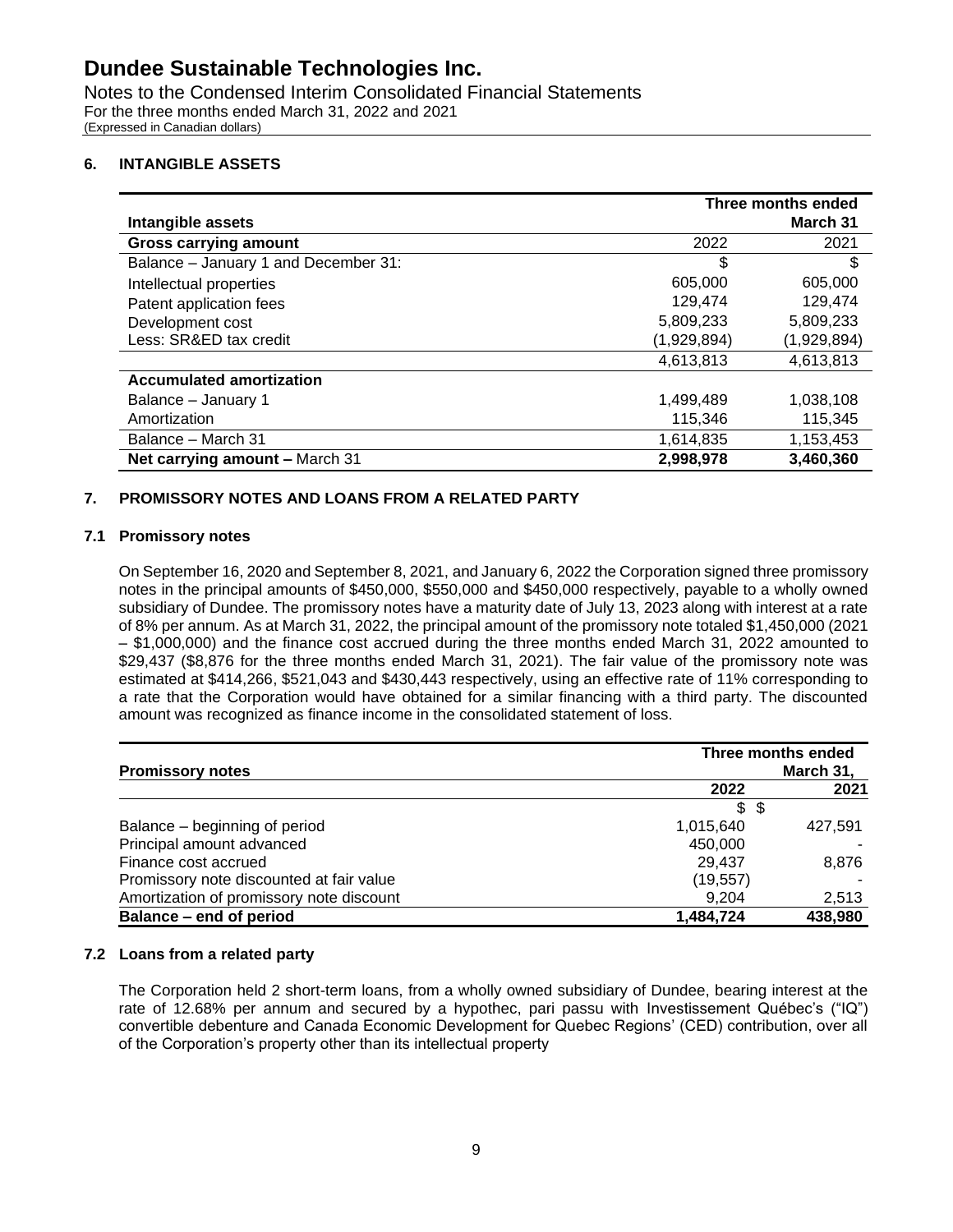Notes to the Condensed Interim Consolidated Financial Statements

For the three months ended March 31, 2022 and 2021 (Expressed in Canadian dollars)

On July 31, 2020, the Corporation entered into a debt settlement agreement with respect to its short-term debt to convert a total of \$5,940,384 of its debt into subordinate voting shares. As part of the debt settlement agreement, the remaining portion of the debt owed to Dundee by the Corporation, totaling an amount of \$8,484,534, was consolidated with the reduction of the interest from 12.68% to 8% per year, as well as the extension of the maturity date to July 13, 2023. The fair value of the loan was estimated at \$7,781,253 using an effective rate of 11% corresponding to a rate that the Corporation would have obtained for a similar financing with a third party. The discounted amount of \$703,281 was recognized as finance income in the consolidated statement of loss during that year.

As at March 31, 2022, the principal amount of the loan totaled \$8,484,534 (2021 – 8,484,534) and the finance cost accrued during the three months ended March 31, 2022 amounted to \$187,261 (\$167,366 for the three months ended March 31, 2021).

| <b>Short-term loans</b>                  |           | Three months ended<br>March 31, |  |
|------------------------------------------|-----------|---------------------------------|--|
|                                          | 2022      | 2021                            |  |
|                                          | \$5       |                                 |  |
| Balance – beginning of period            | 9,076,175 | 8,142,799                       |  |
| Finance cost accrued                     | 187.261   | 167,366                         |  |
| Amortization of promissory note discount | 58.924    | 47,868                          |  |
| Balance – end of period                  | 9,322,360 | 8,358,033                       |  |

### **8 CONVERTIBLE DEBENTURE AND LOANS**

### **8.1 Convertible debenture**

In 2015, the Corporation signed a secured convertible debenture with IQ (the "IQ Loan") for a total amount of \$4,000,000. The IQ Loan had a term of five years from its inception date, bearing interest at a rate of 8% per annum, payable quarterly, and with a conversion right after one year at the holder's option into subordinate voting shares of the Corporation at a conversion price equal to the closing market price of the shares on the day prior to conversion. The Corporation has the right to redeem the IQ Loan subject to a 10% premium. The IQ Loan is secured by a hypothec, *pari passu* with Dundee's loan and CED's contribution, over all of the Corporation's property other than its intellectual property and is guaranteed by Dundee in an amount of up to \$1,500,000.

On July 31, 2020, the Corporation entered into a debt settlement agreement with IQ, with respect to the settlement of a portion of the debt by the issuance of subordinated voting shares in the capital of the Corporation to IQ. At the date of the conversion, the principal amount of the debenture totaled \$4,000,000 and the finance cost accrued amounted to \$1,418,368. According to the terms of the debt settlement agreement, IQ has agreed to convert \$1,418,368 of its debt in exchange for 4,298,082 consideration shares in the capital of the Corporation, both using a conversion price of \$0.33 per share based on the 20-day volume-weighted average price of the shares. The Guarantee from Dundee in favor of IQ has been reduced to \$1,250,000.

The remaining debt totalling an amount of \$4,000,000 has been amended providing an extension of the maturity date to July 13, 2023.

The fair value of the amended debt was estimated at \$3,673,442 using an effective rate of 11% corresponding to a rate that the Corporation would have obtained for a similar non-subsidized financing. The discounted amount of \$326,558 was recognized as finance income in the consolidated statement of loss. During the three months ended March 31, 2022, the Corporation accrued \$87,264 in interest (\$81,560 during the three months ended March 31, 2021).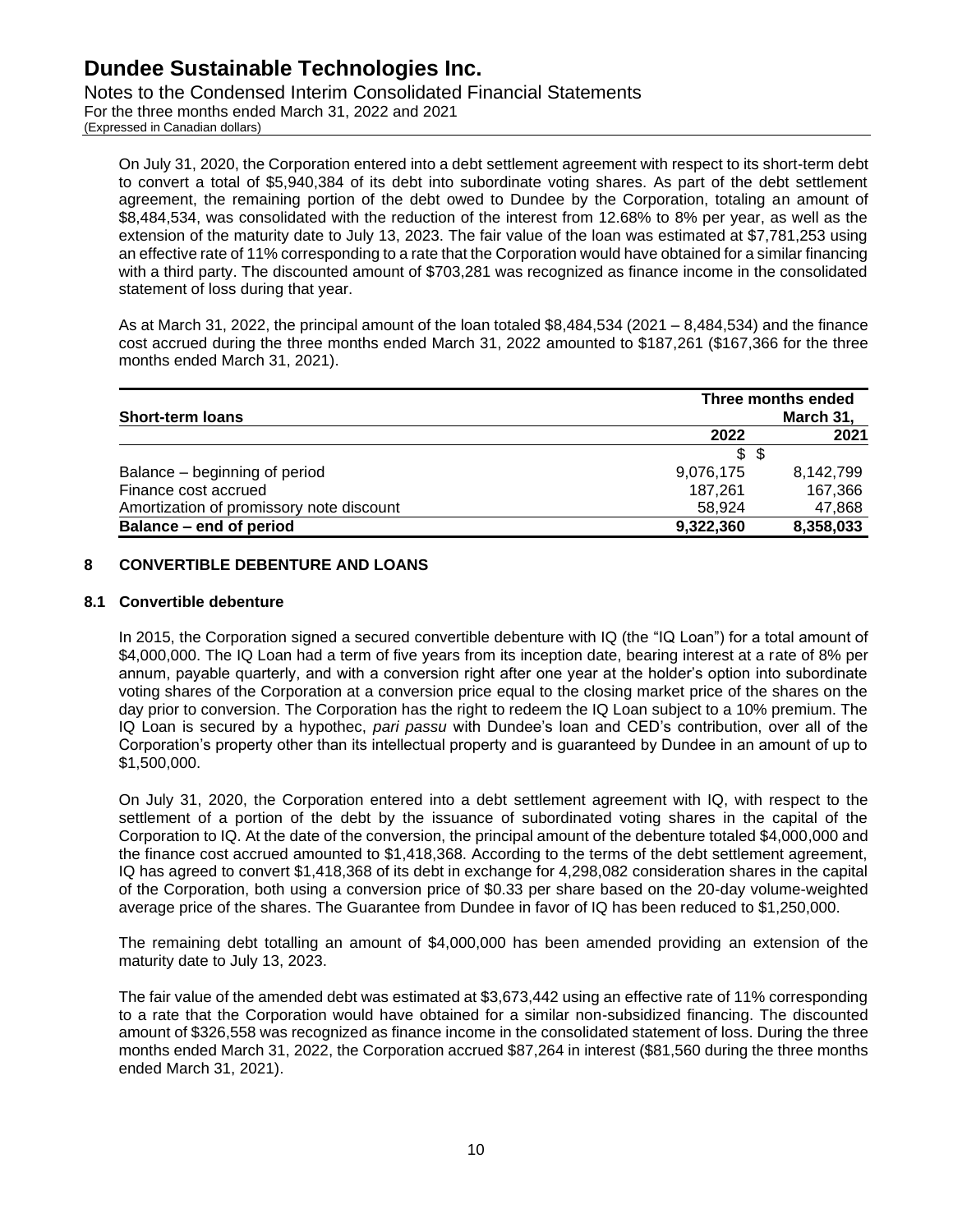Notes to the Condensed Interim Consolidated Financial Statements For the three months ended March 31, 2022 and 2021 (Expressed in Canadian dollars)

|                                                        | Three months ended<br>March 31, |           |
|--------------------------------------------------------|---------------------------------|-----------|
|                                                        | 2021<br>2022                    |           |
|                                                        | \$<br>- \$                      |           |
| Carrying amount of the liability – beginning of period | 4,183,847                       | 3,784,602 |
| Finance costs accrued                                  | 87.264                          | 81,560    |
| Amortization of convertible debenture discount         | 33.493                          | 28,662    |
| Carrying amount of the liability - end of period       | 4,304,304                       | 3,894,824 |

### **8.2 Long-term IQ Innovation loan**

On July 15, 2020, the Corporation received a loan offer from IQ for a total amount of \$1,107,500. The loan has been granted under IQ's Support for Innovation Program and will be used by the Corporation to apply against business development expenses (the "IQ Innovation Loan"). IQ advanced \$428,100 on December 14, 2020, and \$296,806 on August 9, 2021. The fair value of the advances were estimated at \$316,662 and \$229,144 respectively, using an effective rate of 11% corresponding to a rate that the Corporation would have obtained for a similar non-subsidized financing.

The IQ Innovation Loan will mature six years since the initial disbursement and will bear interest at a rate of 3.04% per annum. The Corporation benefits from a 24-month moratorium period on the repayment of capital since the first disbursement, after which, the capital will be reimbursed in 48 monthly installments. The IQ Innovation Loan is secured by a second-degree hypothec over all of the Corporation's property other than the intellectual property. The finance cost paid during the three months ended March 31 2022, amounted to \$5,434 (\$5,521 for the three months ended March 31, 2021).

|                                                        | Three months ended<br>March 31, |         |  |
|--------------------------------------------------------|---------------------------------|---------|--|
|                                                        | 2021<br>2022                    |         |  |
|                                                        | \$\$                            |         |  |
| Carrying amount of the liability – beginning of period | 576,806                         | 317.718 |  |
| Amortization of convertible debenture discount         | 10.428                          | 5,529   |  |
| Carrying amount of the liability – end of period       | 587,234                         | 323,247 |  |

### **8.3 Long-term CED contribution agreement**

Under an amended agreement dated October 12, 2016, the Corporation received from Canada Economic Development for Quebec Regions ("CED") a \$397,000 repayable contribution (the "CED Contribution"). The CED Contribution was used by the Corporation for the acquisition of equipment for its demonstration plant (the "Project") in Thetford Mines. The CED Contribution is non-interest bearing, secured, and repayable in equal monthly installments over seven years starting three years after the end of the Project on March 2020. CED advanced \$324,575 in December 2016 and the remaining balance of \$72,425 in May 2017.

The fair values of the debt advanced in December 2016 and May 2017 were respectively estimated at \$149,944 and \$35,495 using an effective rate of 11.7%. Such rate corresponds to a rate that the Corporation would have obtained for a similar non-subsidized financing.

The CED Contribution is secured by a hypothec, pari passu with Dundee's and IQ's loans, over all of the Corporation's property other than its intellectual property.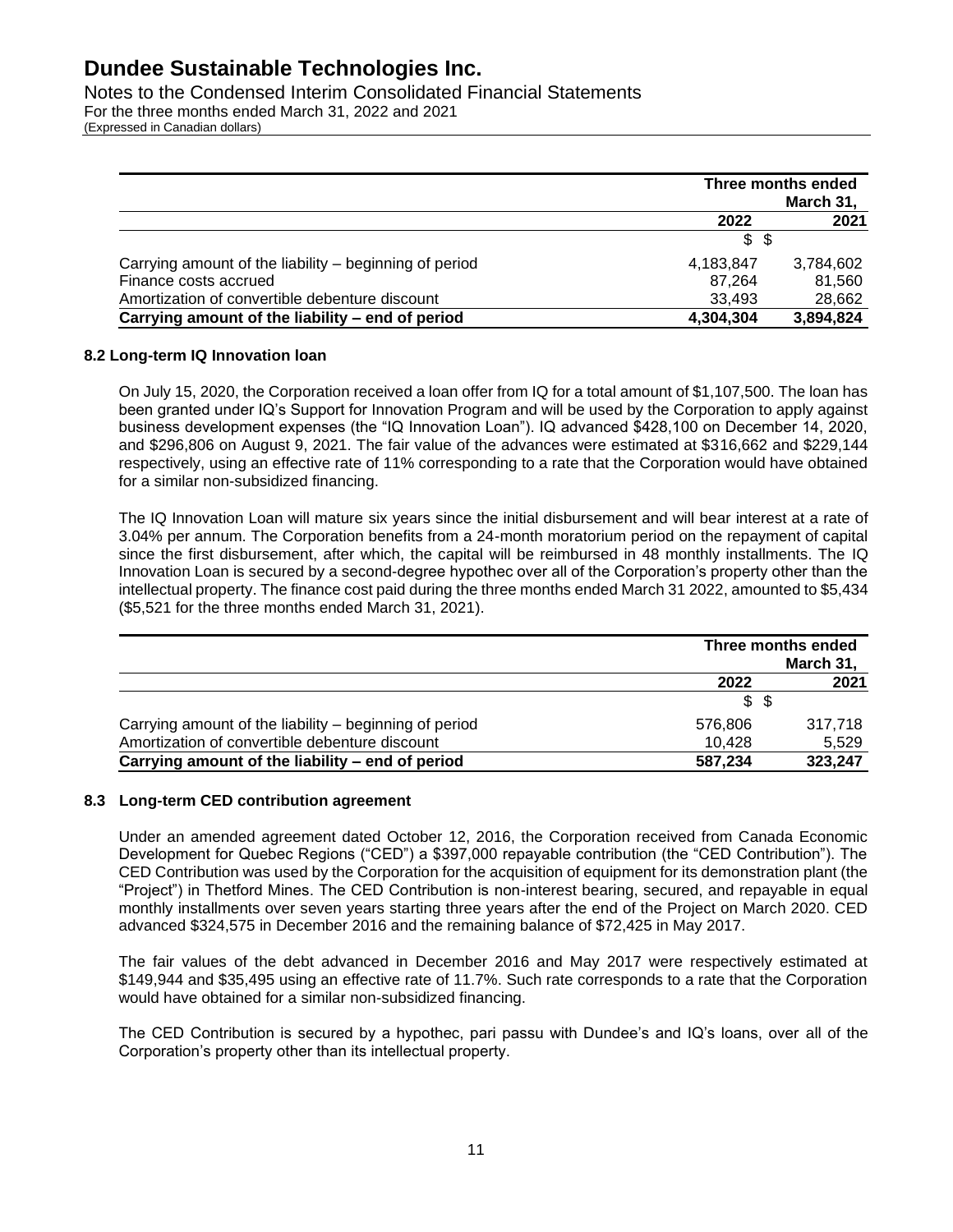Notes to the Condensed Interim Consolidated Financial Statements For the three months ended March 31, 2022 and 2021 (Expressed in Canadian dollars)

|                                         | Three months ended<br>March 31, |           |
|-----------------------------------------|---------------------------------|-----------|
|                                         | 2022                            | 2021      |
|                                         | \$                              | \$        |
| Balance - beginning of period           | 241,333                         | 268,085   |
| Payments                                | (14, 178)                       | (14, 178) |
| Amortization of long-term debt discount | 6,989                           | 7,779     |
| Balance - end of period                 | 234,144                         | 261,686   |
| <b>Current portion</b>                  | 56,714                          | 56,714    |
| <b>Non-current portion</b>              | 177,430                         | 204,972   |
| <b>Total</b>                            | 234,430                         | 261,686   |

### **9. SHARE CAPITAL**

### **9.1 Authorized**

On March 31, 2022 and December 31, 2021, the authorized capital of the Corporation consisted of an unlimited number of subordinate voting shares and multiple voting shares, without nominal or par value. The holders of subordinate voting shares are entitled to one vote for each subordinate voting share, and the holders of multiple voting shares are entitled to 10 votes for each multiple voting share. The holders of subordinate voting shares and multiple voting shares shall be entitled to receive and to participate equally as to dividends, share for share, in an equal amount on all the subordinate voting shares and multiple voting shares outstanding at yearend. The holders of multiple voting shares shall be entitled at any time and from time to time to have any or all of the multiple voting shares converted into subordinate voting shares on the basis of one subordinate voting share for each multiple voting share. In all other respects, the holders of subordinate voting shares and multiple voting shares shall rank equally and have the same rights and restrictions.

### **9.2 Issued and outstanding**

### **Three months ended March 31, 2022**

On March 1, 2022, the Corporation issued 3,527,777 units at \$0.18 per unit for total consideration of \$635,000 pursuant to a non-brokered private placement. A unit consists of one common share and one common share purchase warrant, with each warrant entitling its holder to purchase a common share at \$0.31 until February 28, 2027. The fair value of the 3,527,777 warrants was estimated using the Black-Scholes option pricing model based on the following assumptions: risk-free interest rate of 1.64%, average expected volatility of 111.1%, expected dividend per share nil and expected life of warrants of five years. The fair value of the warrants issued estimated at \$261,055 was deducted from share capital and recorded as an increase in contributed surplus.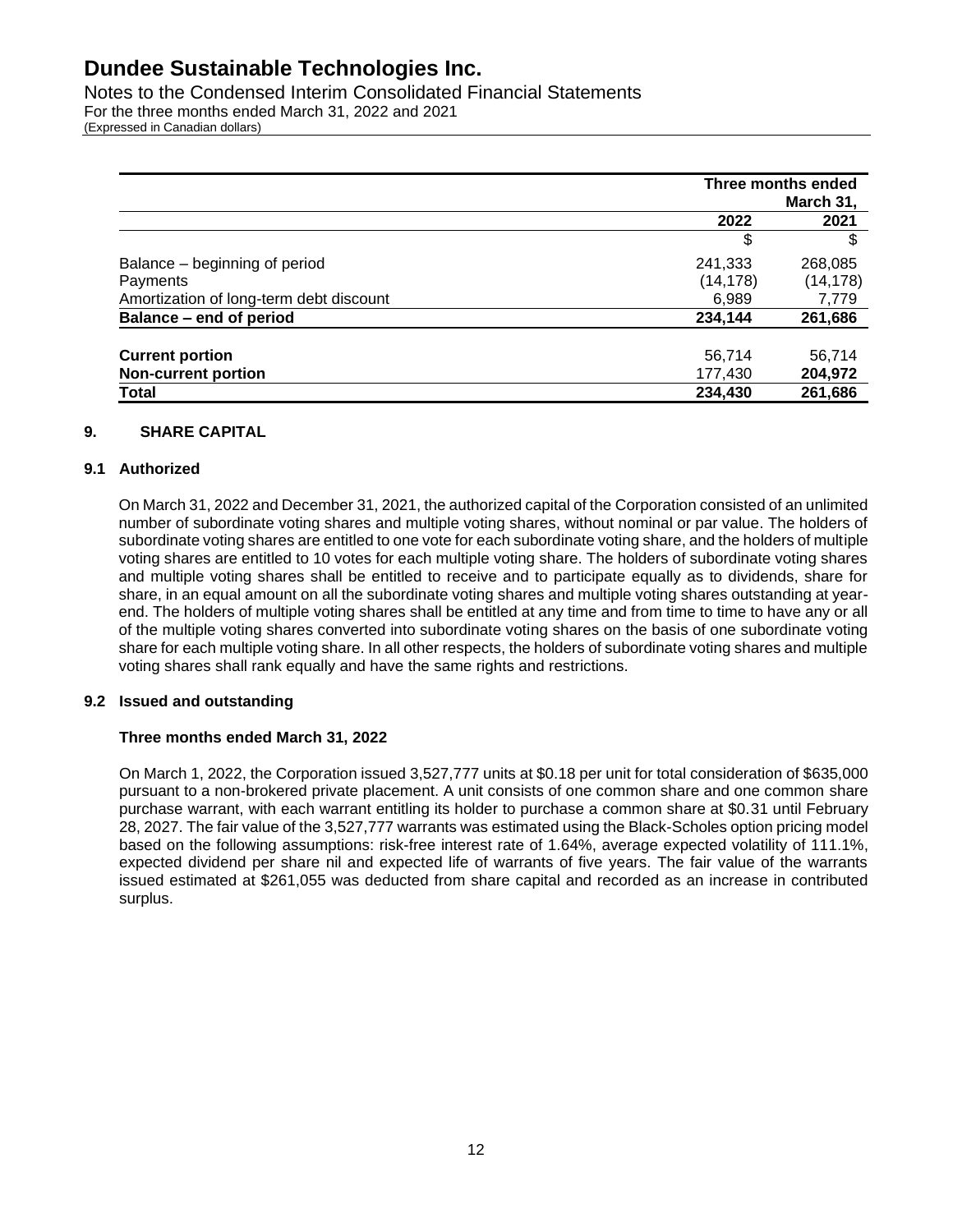Notes to the Condensed Interim Consolidated Financial Statements For the three months ended March 31, 2022 and 2021 (Expressed in Canadian dollars)

### **10 WARRANTS**

The changes in the Corporation's outstanding common share purchase warrants are as follows:

|                     | Three months ended |          |                          |                          |
|---------------------|--------------------|----------|--------------------------|--------------------------|
|                     |                    |          |                          | March 31,                |
|                     |                    | 2022     |                          | 2021                     |
|                     | <b>Number of</b>   | Carrying | Number of                | Carrying                 |
|                     | warrants           | amount   | warrants                 | amount                   |
|                     |                    | \$       |                          | \$.                      |
| Balance - beginning | 714,285            | 200,000  | 714.285                  | 200,000                  |
| <b>Issued</b>       | 3,527,777          | 261,055  | $\overline{\phantom{0}}$ | $\overline{\phantom{a}}$ |
| Balance - end       | 4,242,062          | 461,055  | 714,285                  | 200,000                  |

As at March 31, 2022, outstanding options are as follows:

| Number of             | Weighted<br>average<br>exercise |                    |
|-----------------------|---------------------------------|--------------------|
| warrants              | price                           | <b>Expiry date</b> |
|                       | \$                              |                    |
| 714,285               | 1.20                            | November 23, 2022  |
| 3,527,777             | 0.31                            | February 28, 2027  |
| 4,242,062 Outstanding |                                 |                    |

### **11. STOCK OPTION PLAN**

The changes in the Corporation's outstanding and exercisable options are as follows:

|                               |               |          | Three months ended | March 31, |
|-------------------------------|---------------|----------|--------------------|-----------|
|                               |               | 2022     |                    | 2021      |
|                               |               | Weighted |                    | Weighted  |
|                               |               | average  |                    | average   |
|                               | <b>Number</b> | exercise | <b>Number</b>      | exercise  |
|                               | of options    | price    | of options         | price     |
|                               |               | \$       |                    | \$        |
| Balance - beginning of period | 5,435,000     | 0.53     | 5,477,500          | 0.53      |
| Forfeited                     | (405,000)     | 1.00     | (3,750)            | 4.00      |
| Balance - end of period       | 5,030,000     | 0.48     | 5,473,750          | 0.53      |